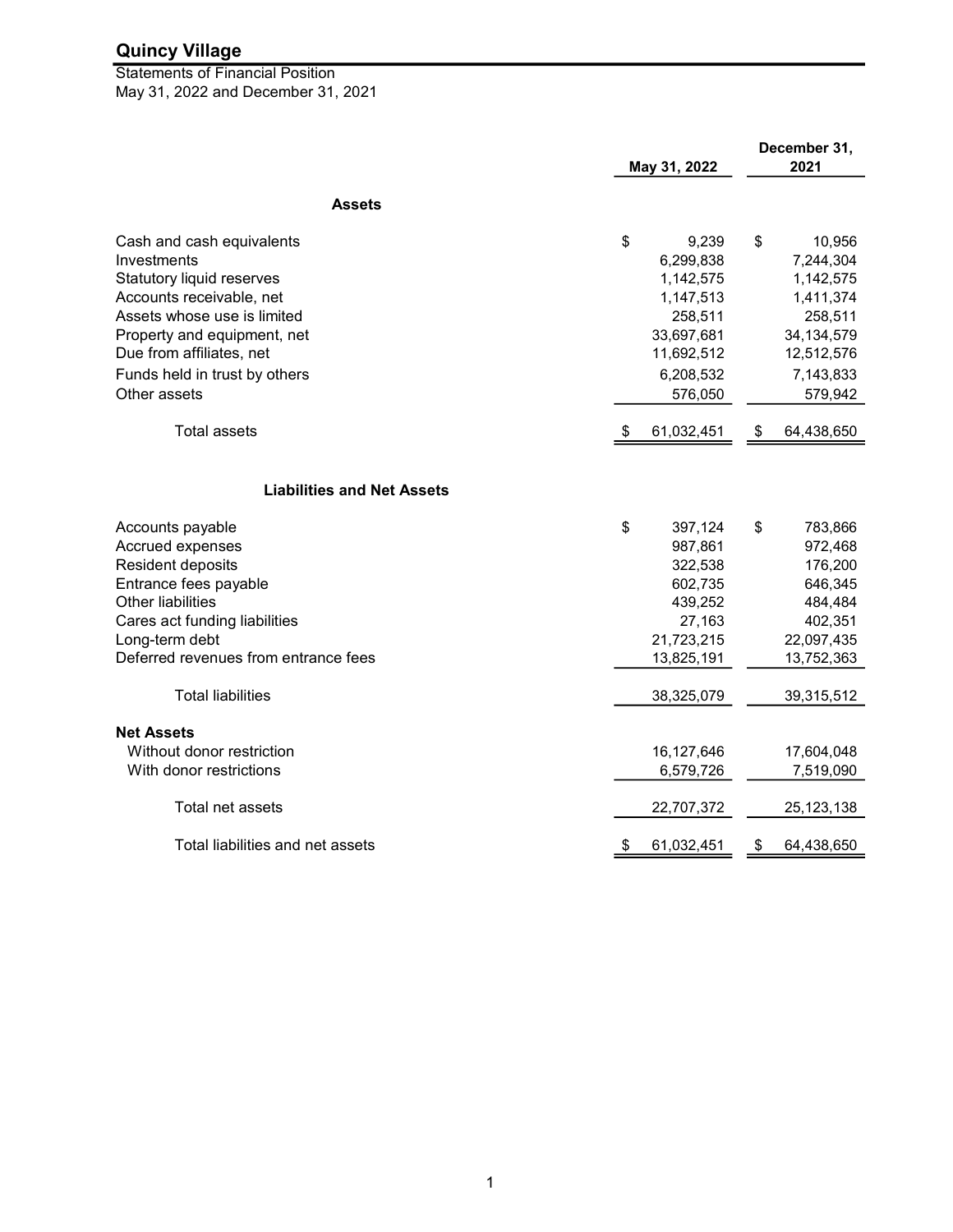Statements of Operations and Changes in Net Assets Period ended May 31, 2022 and year ended December 31, 2021

|                                              | May 31, 2022    |                  |
|----------------------------------------------|-----------------|------------------|
| <b>Net Assets Without Donor Restrictions</b> |                 |                  |
| Revenues, gains and other support:           |                 |                  |
| Resident services:                           |                 |                  |
| <b>Resident services</b>                     | \$<br>7,523,757 | \$<br>19,497,298 |
| Amortization of entrance fees                | 763,163         | 1,787,909        |
| Total resident services                      | 8,286,920       | 21,285,207       |
| Contributions, gifts, grants and bequests    | 49,763          | 110,741          |
| Other revenues                               |                 | 48,495           |
| Government grants                            |                 | 2,098,000        |
| Government stimulus                          |                 | 832,024          |
| Net assets released from restrictions        | 17,130          | 129,284          |
| Total operating revenues and other support   | 8,353,813       | 24,503,751       |
| Expenses:                                    |                 |                  |
| Nursing services                             | 2,628,763       | 6,732,788        |
| Rehabilitation                               | 687,424         | 2,172,910        |
| Recreation and special services              | 176,646         | 448,891          |
| Pharmacy                                     | 126,712         | 276,238          |
| Social services                              | 35,431          | 95,230           |
| Physician services                           | 21,450          | 51,480           |
| <b>Food Services</b>                         | 743,645         | 1,830,427        |
| Building operations and maintenance          | 1,123,229       | 2,860,039        |
| Housekeeping                                 | 82,687          | 232,521          |
| Laundry and linen                            | 76,759          | 195,090          |
| General and administrative                   | 1,441,900       | 3,447,665        |
| Employee benefits                            | 438,610         | 950,331          |
| Interest                                     | 332,946         | 466,510          |
| Depreciation                                 | 974,110         | 1,926,158        |
| Fundraising                                  | 33,275          | 79,146           |
| Total expenses                               | 8,923,587       | 21,765,424       |
| Unusual non-recurring expenses - COVID-19    | 95,053          | 203,519          |
| Operating (loss) gain                        | (664, 827)      | 2,534,808        |
| Other income (loss):                         |                 |                  |
| Investment income, net of investment expense | 167,675         | 499,544          |
| Realized gain on investments                 | 2,178           | 59,143           |
| Unrealized (loss) gain on investments        | (981, 428)      | 477,072          |
| Total other income (loss)                    | (811, 575)      | 1,035,759        |
| Revenues (less than) in excess of expenses   | (1,476,402)     | 3,570,567        |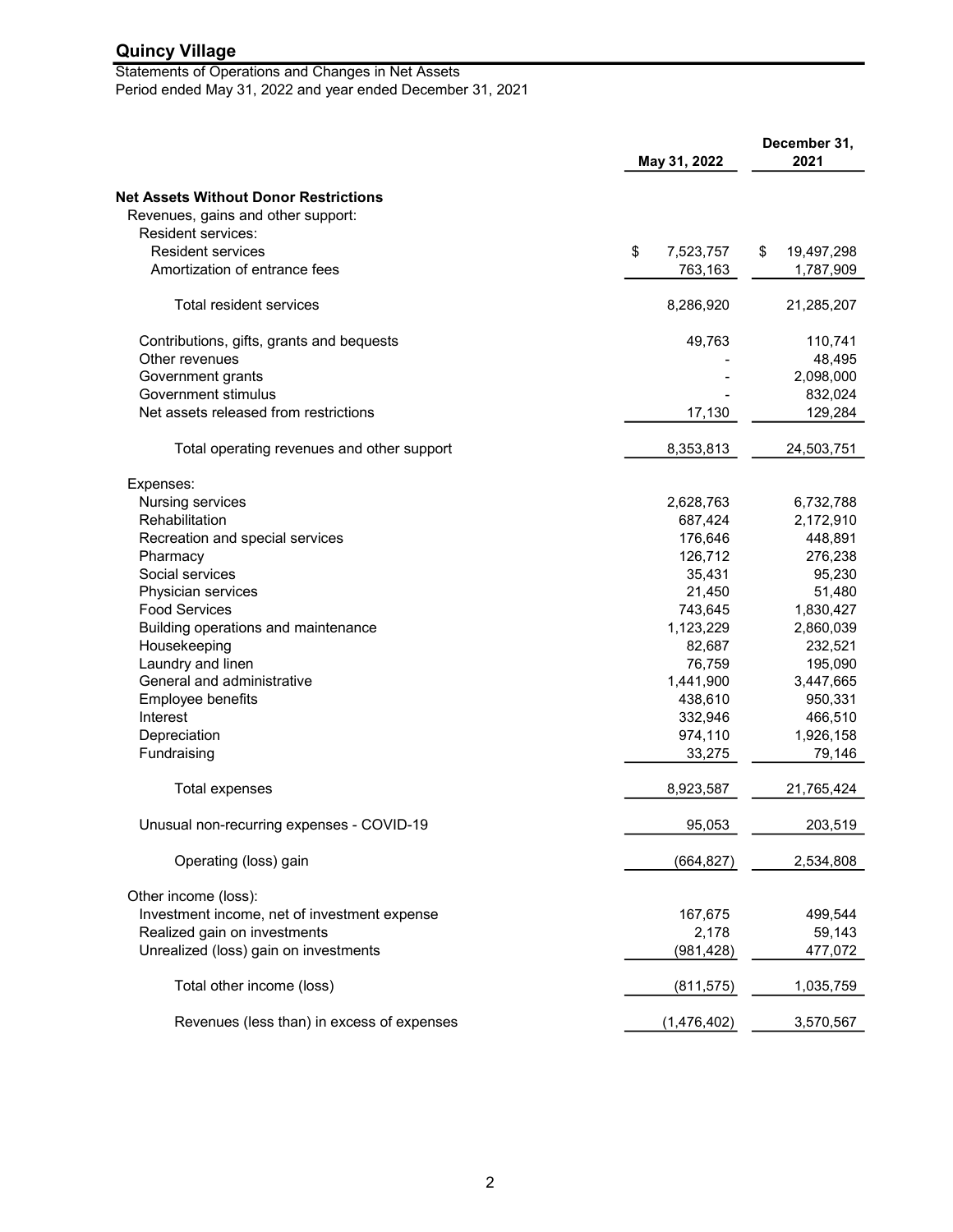Statements of Operations and Changes in Net Assets Period ended May 31, 2022 and year ended December 31, 2021

|                                                                                                                                                                                                                          | May 31, 2022                         | December 31,<br>2021                         |  |
|--------------------------------------------------------------------------------------------------------------------------------------------------------------------------------------------------------------------------|--------------------------------------|----------------------------------------------|--|
| <b>Net Assets With Donor Restrictions</b><br>Contributions, gifts, grants and bequests<br>Investment income, net of investment expense<br>Unrealized (loss) gain on investments<br>Net assets released from restrictions | \$<br>257<br>(922, 491)<br>(17, 130) | \$<br>120,593<br>828<br>396,092<br>(129,284) |  |
| (Decrease) increase in net assets with<br>donor restrictions                                                                                                                                                             | (939, 364)                           | 388,229                                      |  |
| Change in net assets                                                                                                                                                                                                     | (2,415,766)                          | 3,958,796                                    |  |
| <b>Net Assets, Beginning</b>                                                                                                                                                                                             | 25, 123, 138                         | 21,164,342                                   |  |
| <b>Net Assets, Ending</b>                                                                                                                                                                                                | 22,707,372<br>\$                     | \$<br>25,123,138                             |  |